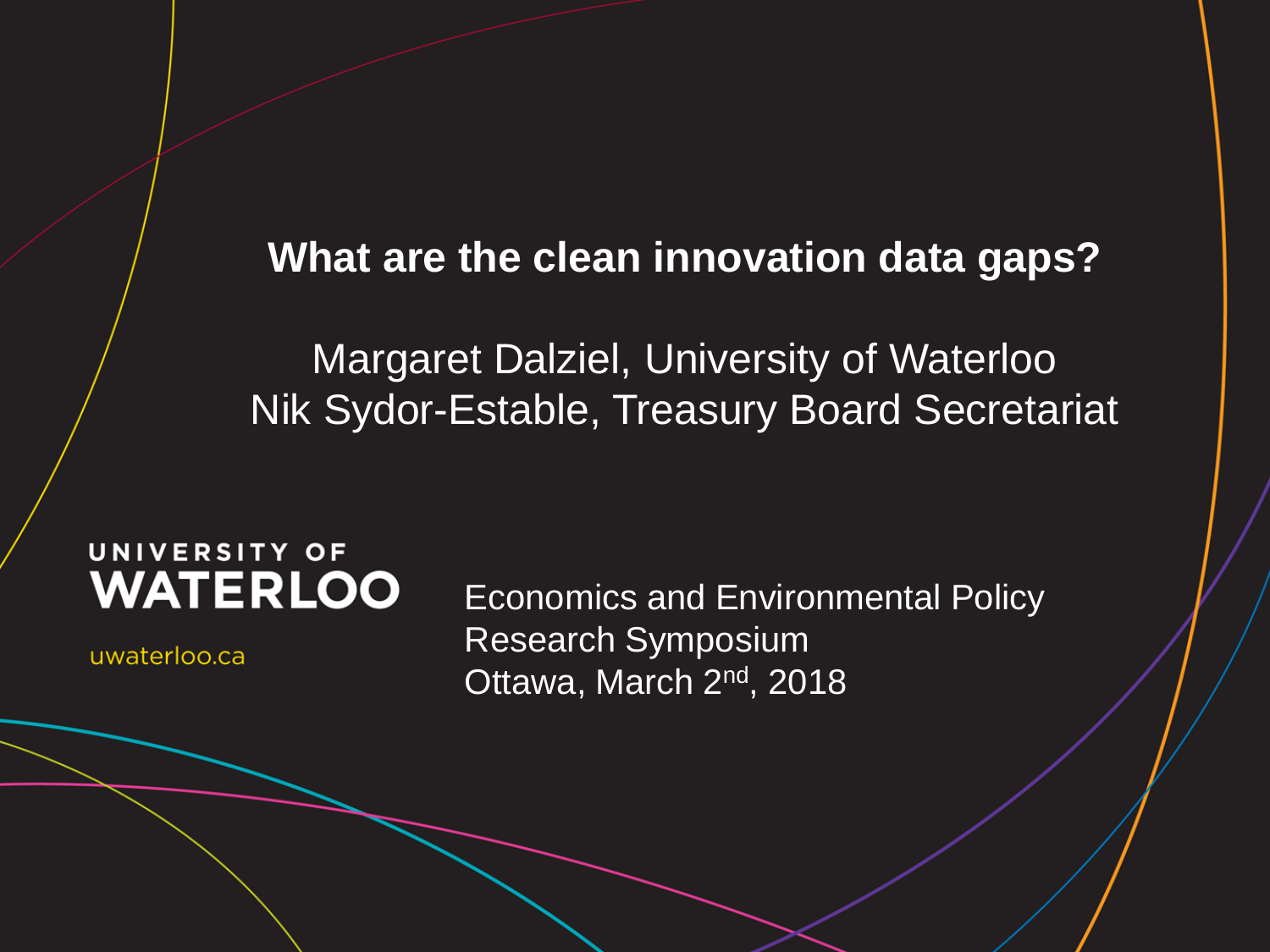#### **What are the clean innovation data gaps?**

- Data is needed to facilitate environmentally responsible purchasing decisions and for the design and evaluation of policies and programs
- Significant efforts are being undertaken to improve the measurement of clean innovation
- What are the clean innovation data gaps? How can these gaps be addressed?

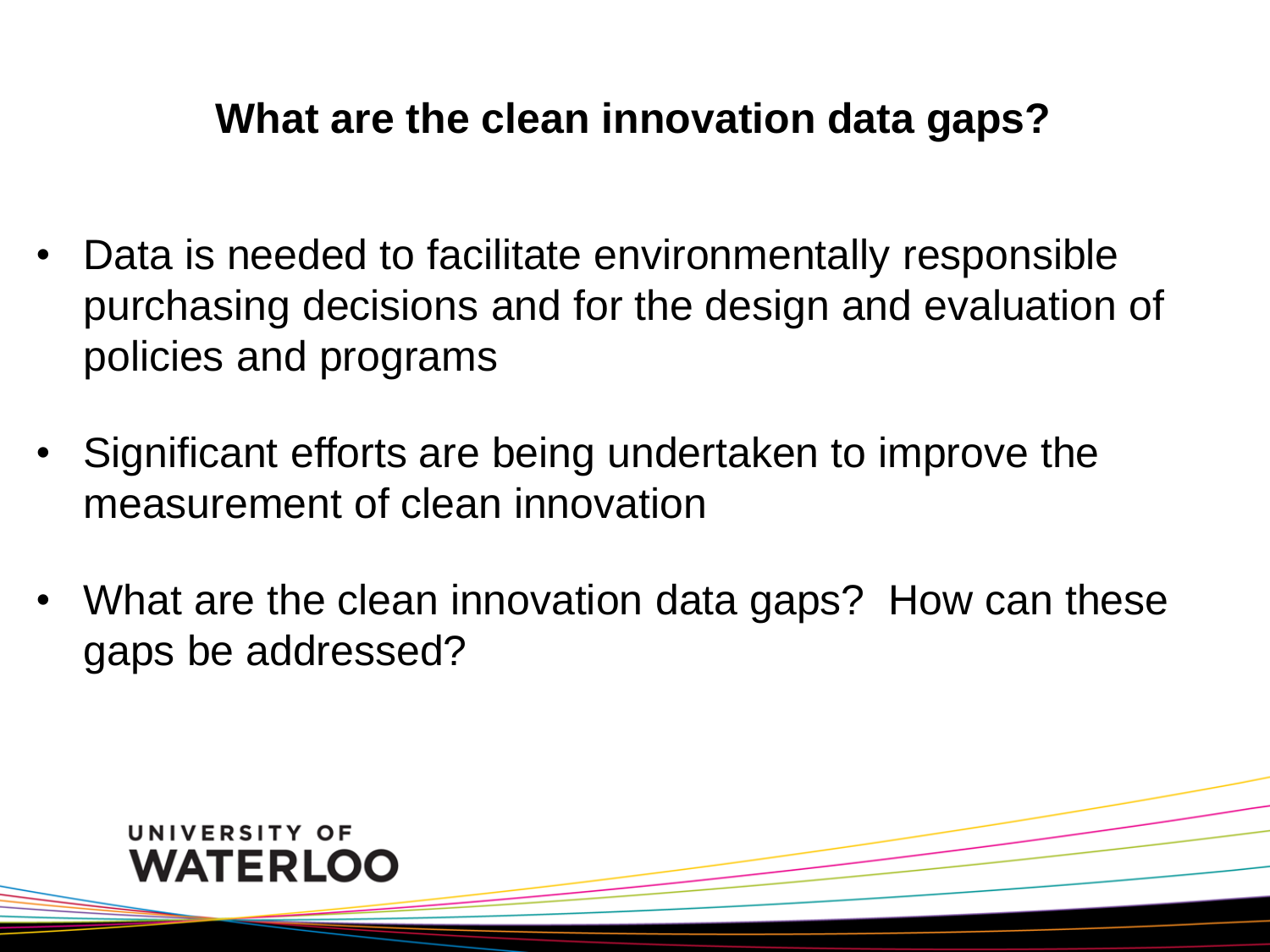### **Administrative Micro Data**

- Administrative or other firm-level data with appropriate coverage open possibilities for enhanced economic understanding
- *What options might there be for developing comprehensive firm-level data in the areas of:*
	- *Clean technology adoption?*
	- *Emissions?*
	- *Other areas of clean innovation and green growth?*

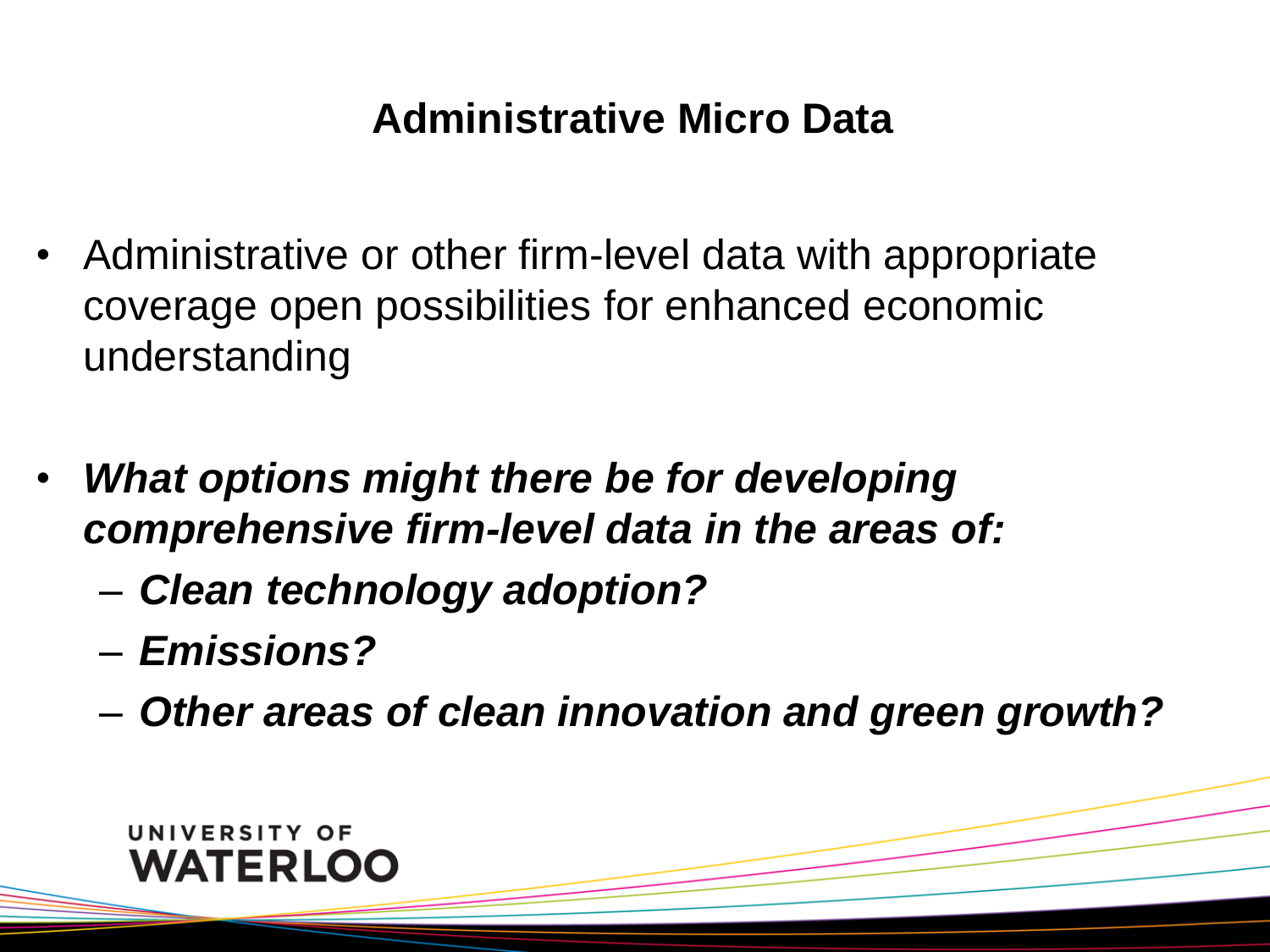# **Industry Homogeneity**

- Industry classification systems both reflect and inform our understanding of the economy
- We assume that firms within a given industry class are similar in important ways
- *To what degree are firms within NAICS industries similar with respect to emissions and other pollutants?*
- *What is the effect of intra-industry heterogeneity on policy impacts and their estimation?*